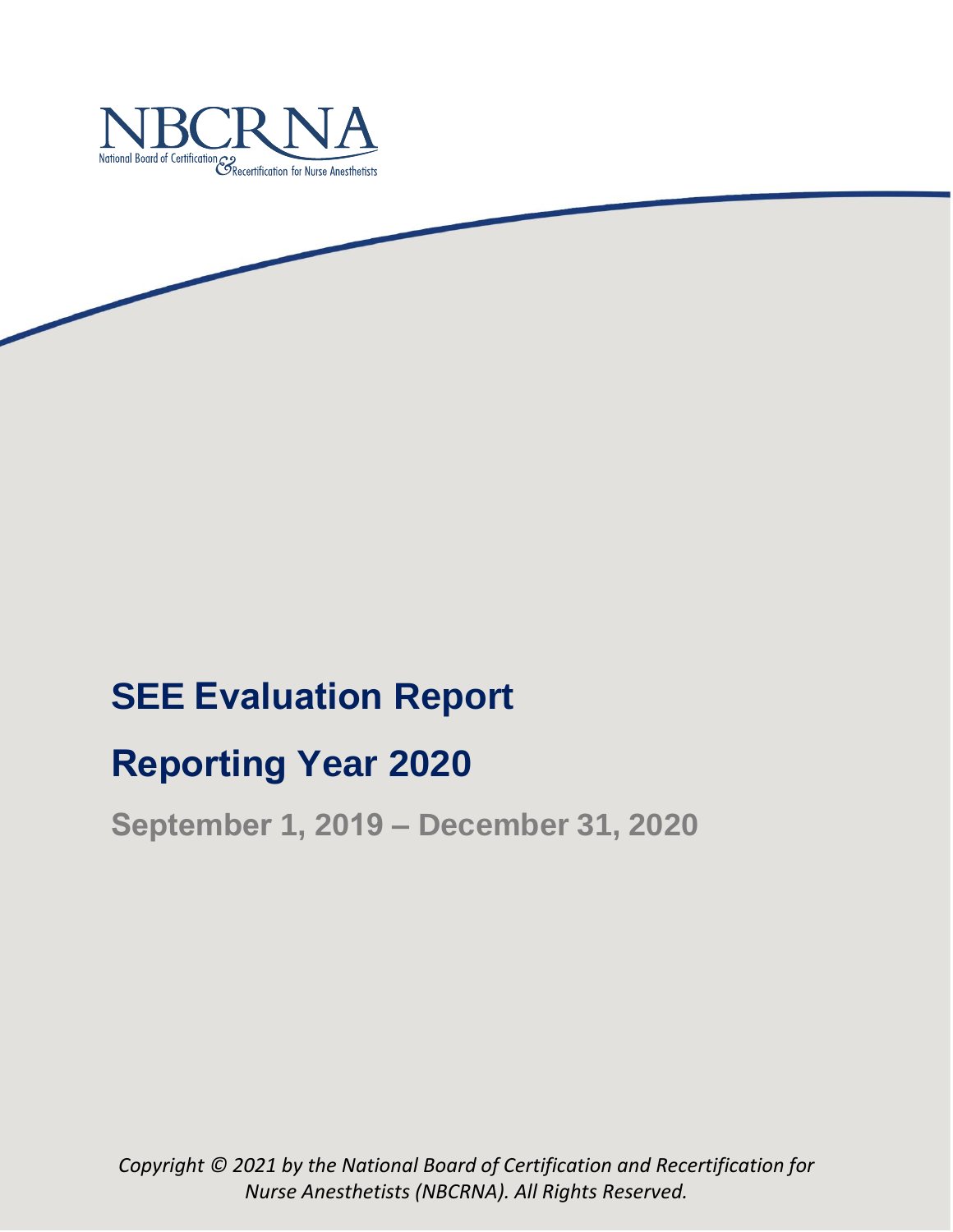

Promoting patient safety by enhancing provider quality.

#### **Introduction**

The calendar year 2020 marks the fourth year since the NBCRNA launched a reconfigured version of the Self-Evaluation Examination (SEE) on September 1, 2016. Compared with the previous version of the SEE exam, the revised SEE featured the following changes:

- Alignment of SEE content outline with the four primary domains of NCE outline.
- Increased test length from 160 to 240 questions to improve reliability and usefulness of domainlevel scores.
- Increased time limit from three hours to four hours to accommodate the increased test length.
- Enhanced predictive capability with respect to future performance on the National Certification Examination (NCE).

The content outline for the SEE underwent an updating in May 2018 to reflect the revisions to the NCE content outline earlier that year.

In 2020, NBCRNA has transitioned to align its fiscal year (FY) to a calendar year (CY). To cover the transition period, this evaluation report includes all SEE takers from September 1, 2019 through December 31, 2020, which is labeled as the report year 2020 (RY2020 = 16 months). Future reports will be based on the calendar year.

#### **Score and Timing Summaries**

From September 1, 2019, through December 31, 2020 (RY2020), the SEE has been administered to 6,318 examinees. This reflects an increase over an equivalent period, even with the pandemic reduced testing capacity since March 2020. There were 4,441 examinees in fiscal year 2019 (FY2019) and 4,190 in FY2018. Table 1 contains the average total scores for the SEE in RY2020, FY 2019, and FY2018. The average scores are comparable. The SEE average scores for all reported categories in this table are higher in RY2020 except for examinees in their first program year.

#### *Score Performance*

|                 | <b>SEE Average (SD)</b> | <b>SEE Average (SD)</b> | <b>SEE Average (SD)</b> |
|-----------------|-------------------------|-------------------------|-------------------------|
| Year in Program | <b>RY2020</b>           | <b>FY2019</b>           | <b>FY2018</b>           |
| Year 1          | 399.4 (48.3)            | 404.8 (45.0)            | 393.0 (47.5)            |
| Year 2          | 412.7 (46.5)            | 409.7 (43.5)            | 406.1 (44.1)            |
| Year 3 and Up   | 432.4 (39.1)            | 424.7 (41.3)            | 419.7 (41.4)            |
| <b>Total</b>    | 425.3 (43.0)            | 417.6 (43.1)            | 411.1 (44.0)            |

Table 1. Comparison of Average Scores, FY2018, FY2019 and RY2020 SEE by Year in Program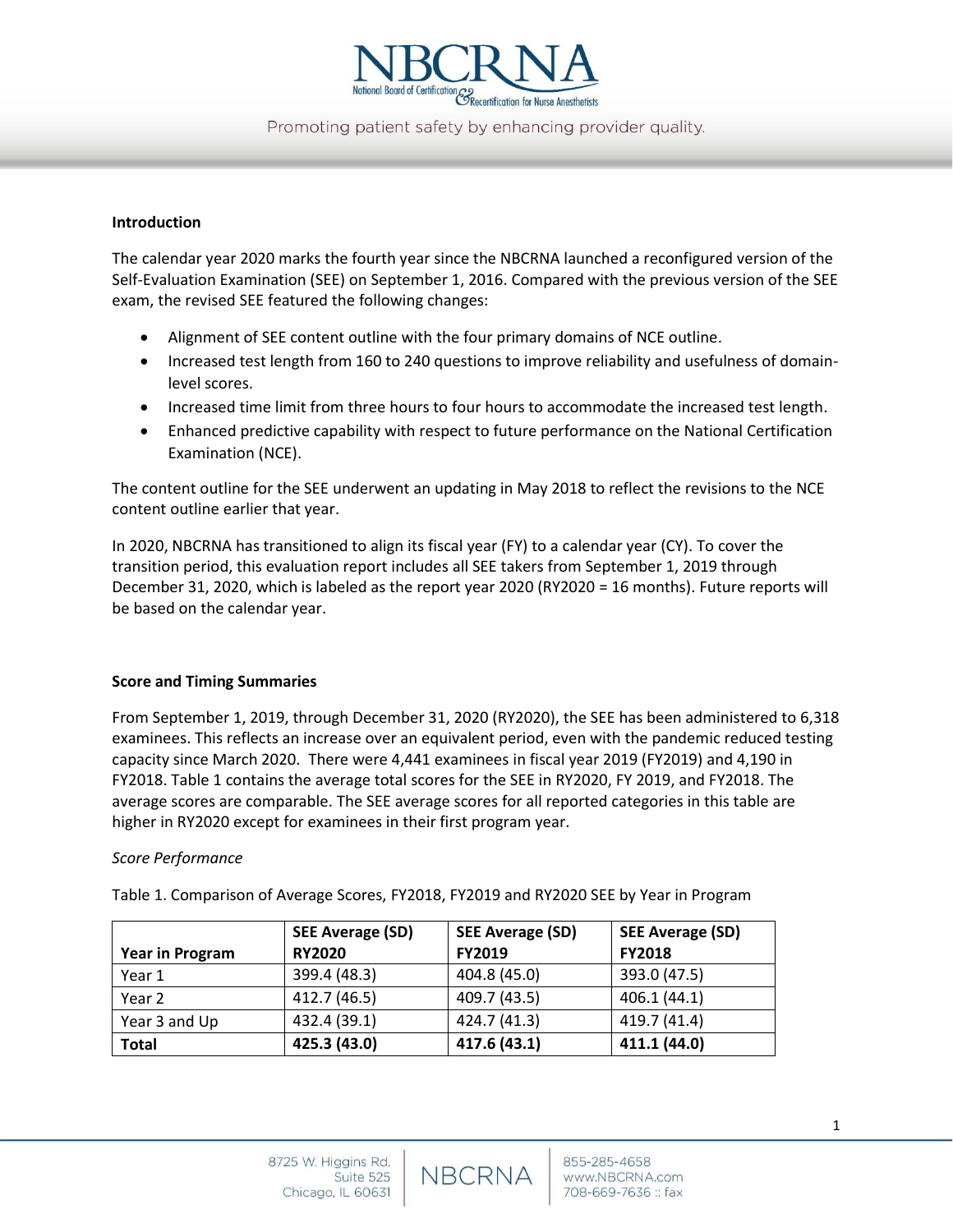Tables 2 contain descriptive summaries, for the overall score and domain-level scores, by year in program. More detailed information, including percentile transformations, is available in the respective calendar year of 2019 and 2020 SEE Interpretive Guides on the NBCRNA website.

|                                                               | 1st Year in<br>Program |           | 2nd Year in<br>Program |           | 3rd Year in<br>Program |           |       |           |
|---------------------------------------------------------------|------------------------|-----------|------------------------|-----------|------------------------|-----------|-------|-----------|
|                                                               |                        |           |                        |           |                        |           | All   |           |
|                                                               | Avg                    | <b>SD</b> | Avg                    | <b>SD</b> | Avg                    | <b>SD</b> | Avg   | <b>SD</b> |
| Total                                                         | 399.4                  | 48.3      | 412.7                  | 46.5      | 432.4                  | 39.1      | 425.3 | 43.0      |
| <b>Basic Science</b>                                          | 396.8                  | 57.3      | 414.2                  | 54.0      | 430.1                  | 46.4      | 424.2 | 49.9      |
| Equipment, Instrumentation and<br>Technology                  | 404.3                  | 54.7      | 415.9                  | 50.5      | 437.1                  | 45.2      | 429.5 | 48.4      |
| <b>General Principles of Anesthesia</b>                       | 406.1                  | 53.9      | 412.5                  | 50.6      | 432.1                  | 44.2      | 425.2 | 47.5      |
| Anesthesia for Surgical Procedures<br>and Special Populations | 394.1                  | 47.6      | 411.6                  | 50.4      | 433.1                  | 44.7      | 425.3 | 47.9      |

| Table 2. SEE Overall and Domain-Level Scores by Year in Program, RY2020 (September 1, 2019 - |  |
|----------------------------------------------------------------------------------------------|--|
| December 31, 2020)                                                                           |  |

## *Timing Study*

The time limit for the SEE was set at four hours (240 minutes). The average total test time on the SEE in RY2020 was 174.3 minutes (about 2 hours and 54 minutes), with a standard deviation of 41.9. A total of 27 examinees reached the time limit before completing all questions on the examination. Total test times did not differ significantly based on students' Year in Program. This average testing time is comparable to what was observed in FY2019, 176.5 (44.0) minutes, and in FY2018, 174.3 (44.0) minutes. The number of examinees running out of time in RY2020 (n = 27) is, however, fewer than those in FY2019 and FY2018; that was 31 and 41, respectively.

## **Reliability**

Reliability is a psychometric indicator that represents the precision of test scores. Reliability is often described conceptually as the extent to which the scores are free of systematic error. The lower the error, the more reliable the scores, and the more useful they will be to stakeholders. In the specific context of the SEE, more reliable scores will help educators and students better identify the specific domains that are areas of strength and weakness.

The reliability of domain-level information was computed for the SEE as a function of the standard error of measurement (SEM) and standard deviation (SD). Specifically, the formula is:

$$
\rho=1-\frac{SEM^2}{SD^2}
$$

The range of reliability is from 0 to 1, with higher values indicating higher reliability. Table 3 contains the score reliability information for overall and domain-level scores for the SEE from September 2019 through December 2020.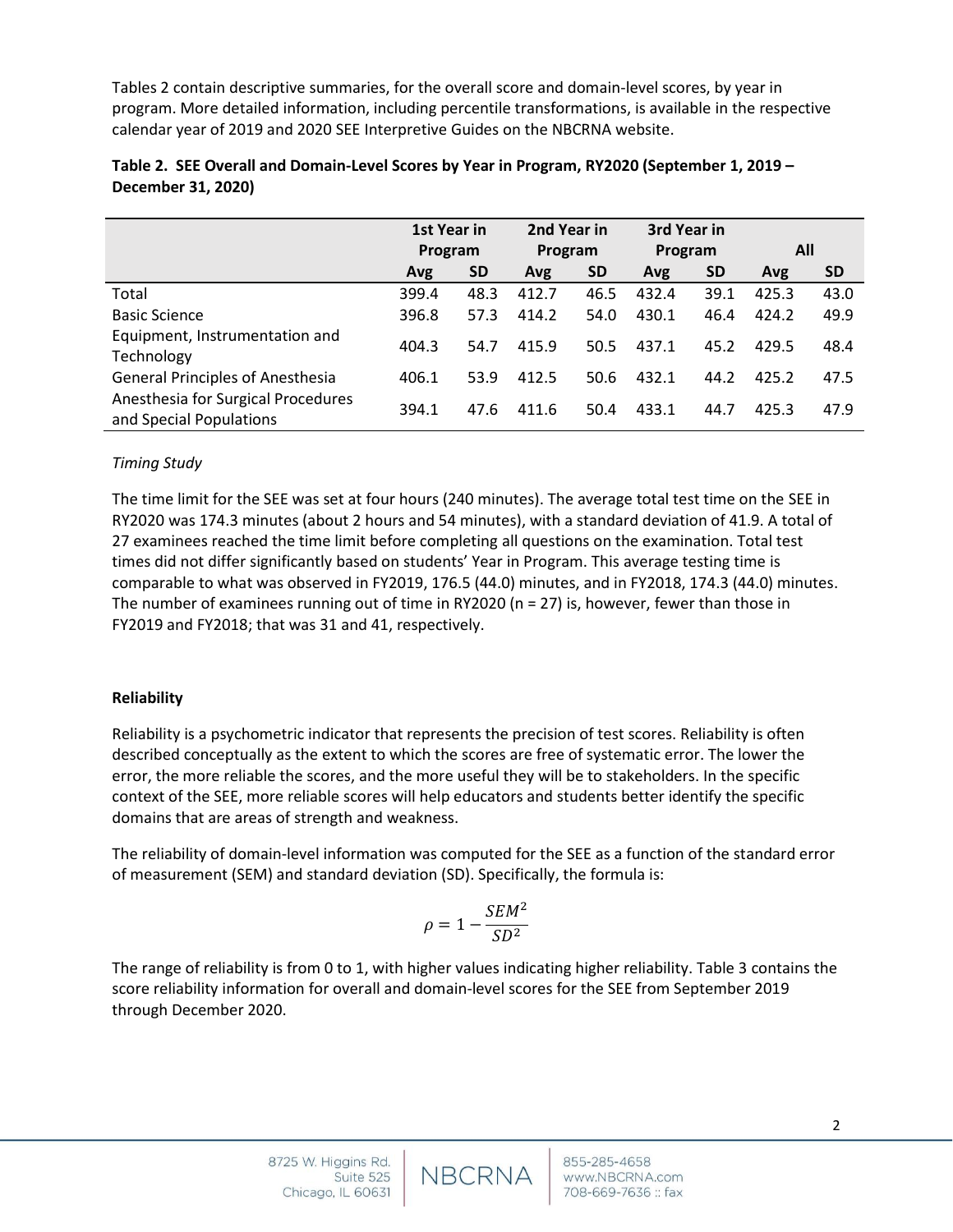Table 3. SEE Total and Domain Score Reliability RY2020 (September 1, 2019 through December 31, 2020)

| Domain                                  | <b>Reliability Index</b> |
|-----------------------------------------|--------------------------|
| <b>Basic Sciences</b>                   | 0.78                     |
| Equipment, Instrumentation and          |                          |
| Technology                              | 0.76                     |
| <b>General Principles of Anesthesia</b> | 0.76                     |
| Anesthesia for Surgical Procedures and  |                          |
| <b>Special Populations</b>              | 0.76                     |
| Overall                                 | ก. 93                    |

Similar to those since FY2017, following the substantial revisions to the SEE in September 2016, the reliability of the overall scores improved from 0.83 to 0.93; the sub-score reliability increased as well. This improved reliability should help assure educators that the scores arising from the current SEE are reliable indicators of their students' knowledge. Thus, the assessment obtained by use of the SEE should be more helpful for identifying students' strengths and weaknesses and for aiding in planning future study and/or remediation.

## **Predictive Validity**

One of the goals of the SEE reconfiguration was to improve its predictive validity. In other words, it was desirable that the SEE help educators understand how students would perform on future attempts of the NCE. Ideally, the educators would be assisted in identifying students who were "at risk" for failing the NCE.

A correlation study was undertaken to evaluate the predictive power of the SEE. Of the examinees who took the SEE in RY2020, 3,061 have also gone on to complete their first attempt at the NCE, sometime between September 1, 2019 and January 31, 2021. This sample provides a basis for comparing performance on the SEE to eventual performance on the NCE. Figure 1 displays an X-Y plot (scatterplot), in which each point represents an examinee's SEE score (horizontal axis) plotted against their firstattempt NCE score (vertical axis). A clear, positive correspondence exists between the SEE scores and the NCE scores. It should be noted that, however, as RY2020 saw more SEE takers in their third year of training than in previous years, both NCE and SEE scores were more homogeneous compared with those for previous cohorts.

The Pearson correlation between the two sets of scores was *r* = 0.53 (N=3,061). If we focus on examinees who had taken the SEE in their second or higher year of the program and at least two months prior to their first attempt at the NCE, the SEE–NCE correlation was higher at *r* = 0.55. This result represents a strong positive correlation between SEE performance and NCE performance. That is, about 31% of the variation in NCE scores can be explained solely by performance on the SEE.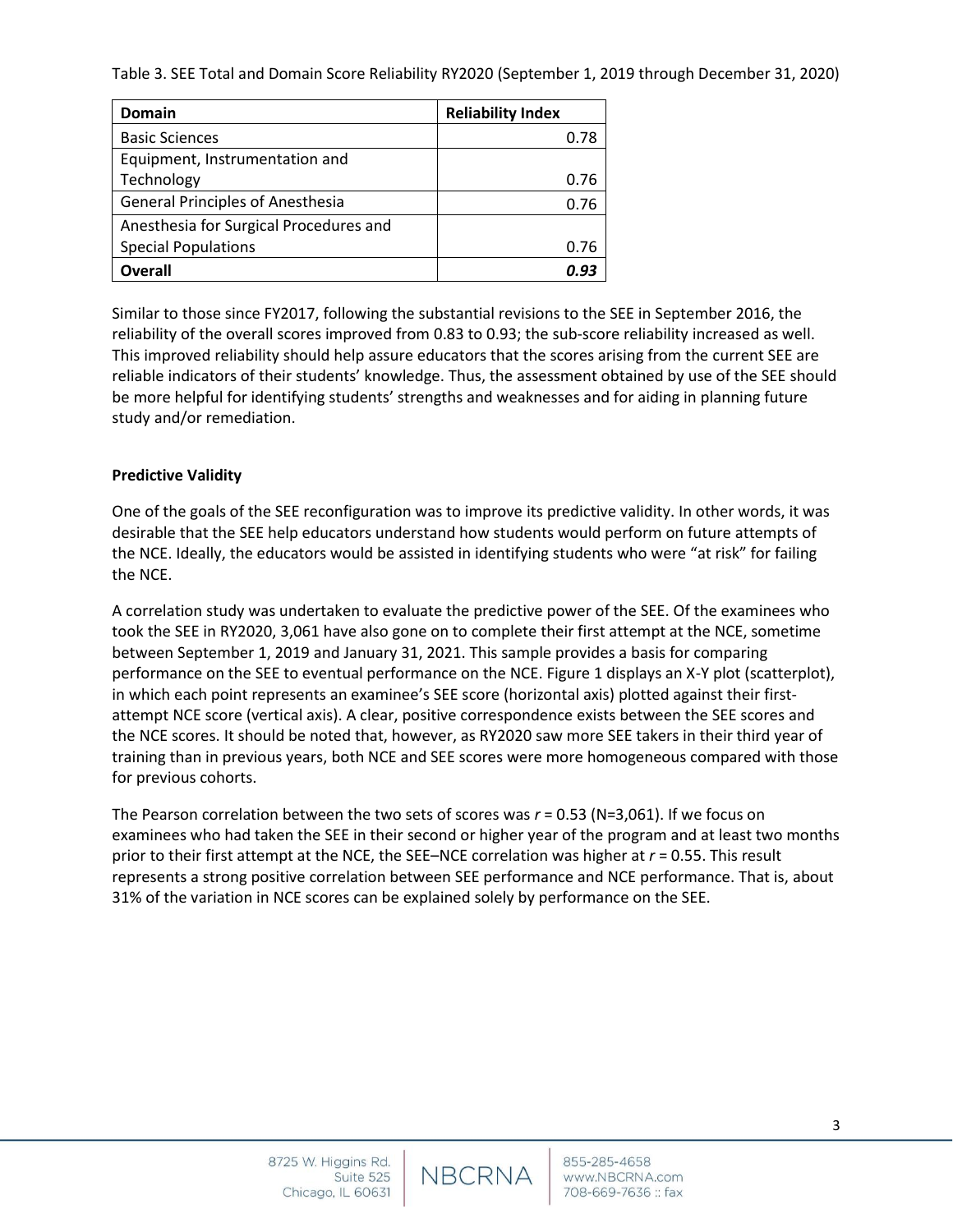

Figure 1. X-Y plot of RY2020 SEE Scores vs. First-time NCE Scores

Figure 2 displays two box-and-whisker plots, which can be understood as a top-down view of a normal (bell curve) distribution. The box plot on the left represents SEE scores for examinees who failed their first attempt of the NCE; the plot on the right represents those examinees who passed the NCE on their first attempt. The bold line at the center of each box represents the median (50<sup>th</sup> percentile) of the SEE score for either group. The top and bottom edges of the box represent the interquartile range (IQR), with the lower box-edge representing the  $25<sup>th</sup>$  percentile, and the top box-edge representing the  $75<sup>th</sup>$ percentile. The box thus represents the middle 50% of the scores in the distribution. The lines at the top and bottom of the "whiskers" represent 1.5 times the IQR, above and below the median. The few dots below or above the lines signify extreme values. Clearly, the mean SEE score for the eventual NCE passers is higher than the mean for the NCE non-passers. However, there were some degree of overlap between the two score distributions. The centers of the passing group and of the failing group became closer to each other compared with those of the previous years.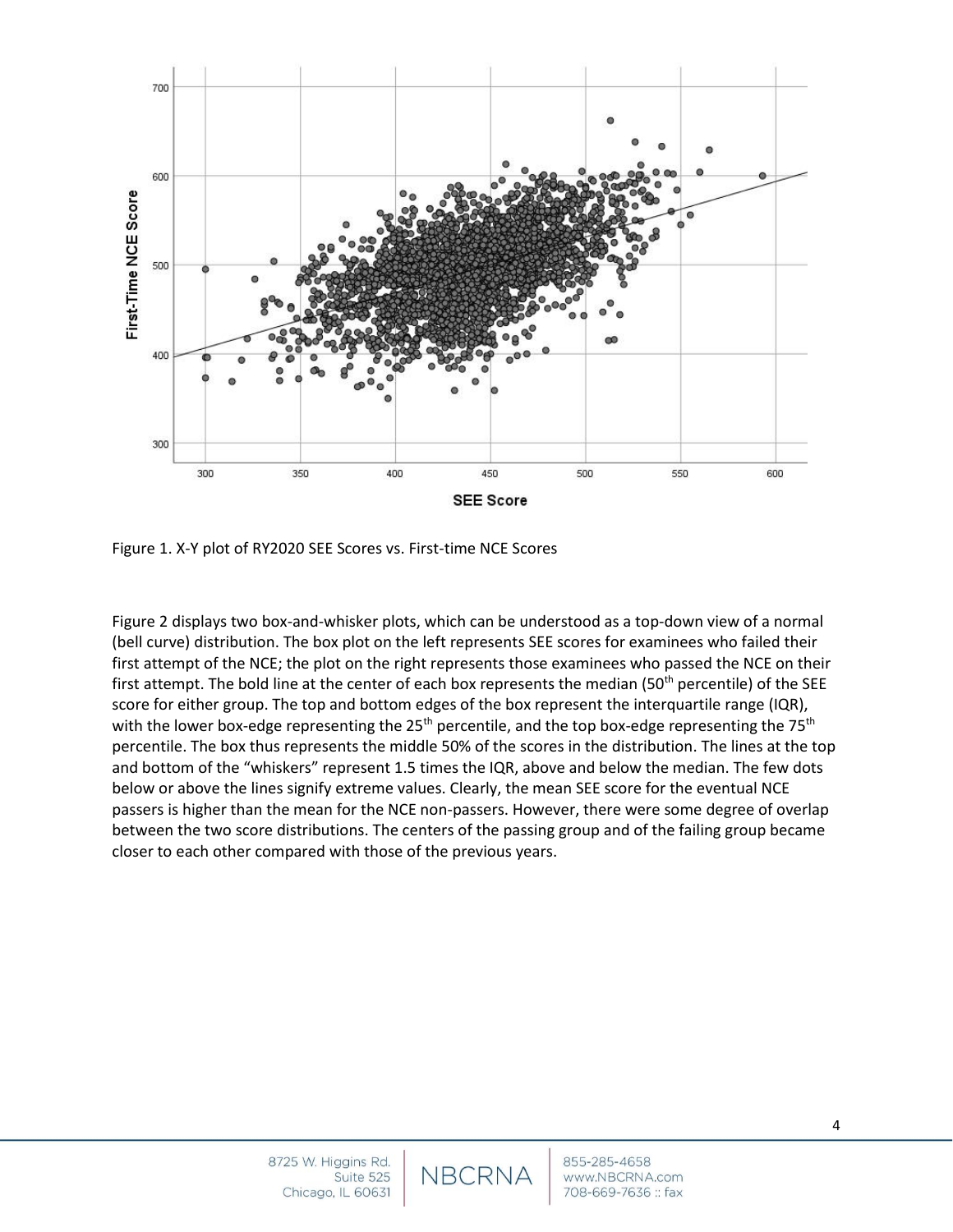

Figure 2. Plots of RY2020 SEE Scores for Passing vs. Failing First NCE Attempt

Figure 3 presents a sidelong view of the SEE scores for the NCE passing and failing groups. Again, there is a clear upward shift in SEE scores for students who eventually passed NCE at their first attempt.



Figure 3. Normal Distributions of SEE Scores for Passing vs. Failing First NCE Attempt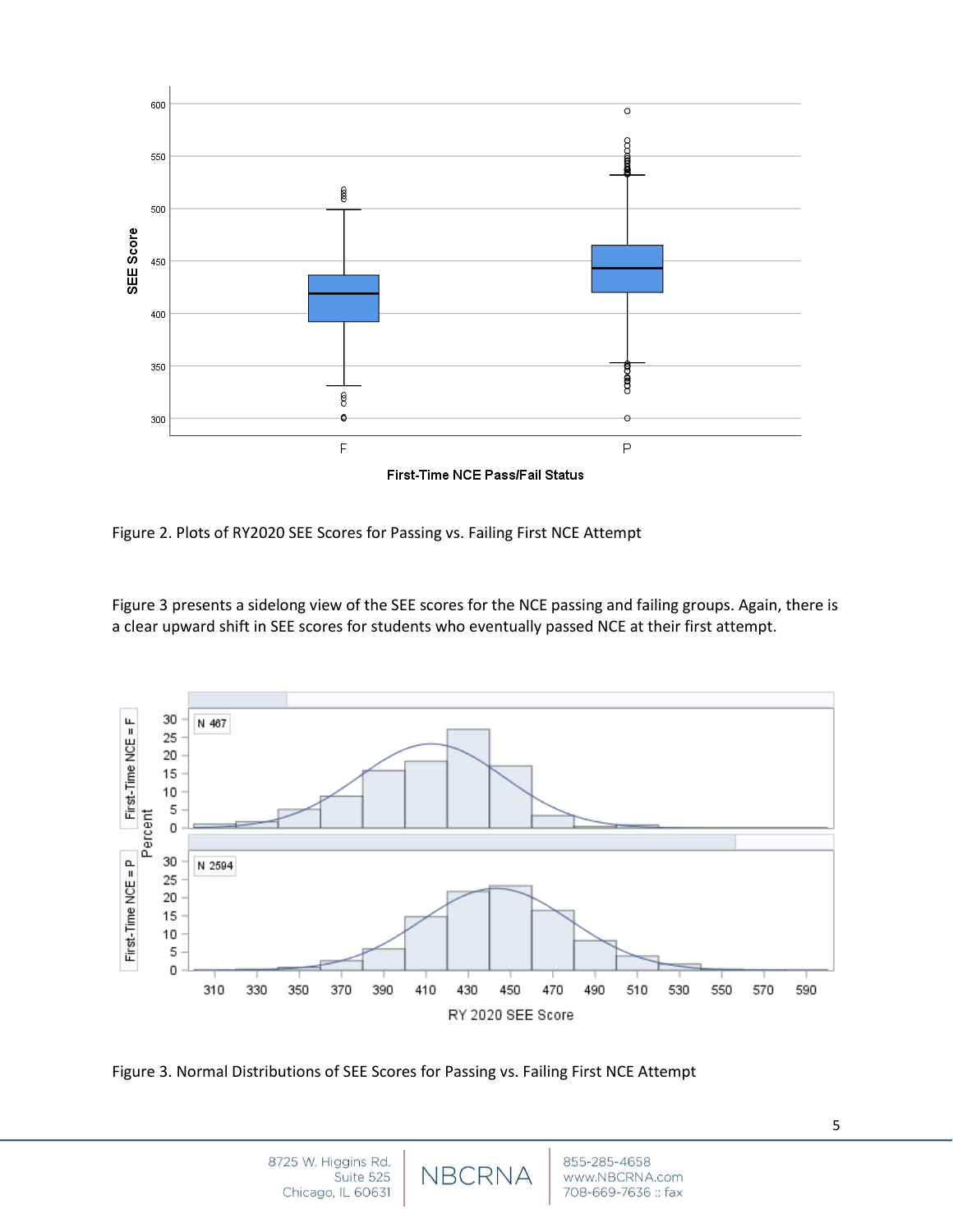Table 3 summarizes the SEE score for both the NCE passing and failing groups. Comparing the 2,650 SEE takers in FY2019 (September 1, 2018 – August 31, 2019) who took NCE later at their first-attempt to the respective group of 3, 061 SEE takers in RY2020 (September 1, 2019 – December 31, 2020), the pass rate of NCE increased from 79.2% to 84.7%. As shown in Tables 3a and 3b, the average SEE scores went up for both who passed or failed the NCE at the first-attempt from FY2019 to RY 2020. Specifically, the average SEE scores for those who passed the NCE at the first-attempt in FY2019 was 437.5 and was 443.1 in RY2020.

| Table 3a. Summary of SEE Scores by First-Time NCE Performance FY2019 |  |  |
|----------------------------------------------------------------------|--|--|
|                                                                      |  |  |
|                                                                      |  |  |

| <b>First-Time NCE</b> |       | <b>SEE Score</b> |      |  |
|-----------------------|-------|------------------|------|--|
| <b>Performance</b>    | N     | Average          | SD   |  |
| Fail                  | 551   | 395.2            | 35.7 |  |
| Pass                  | 2.099 | 437.5            | 34.3 |  |

Table 3b. Summary of SEE Scores by First-Time NCE Performance RY2020

| <b>First-Time NCE</b> |       | <b>SEE Score</b> |      |
|-----------------------|-------|------------------|------|
| <b>Performance</b>    |       | Average          | SD   |
| Fail                  | 467   | 412.4            | 34.4 |
| Pass                  | . 594 | 443.1            | 35.4 |

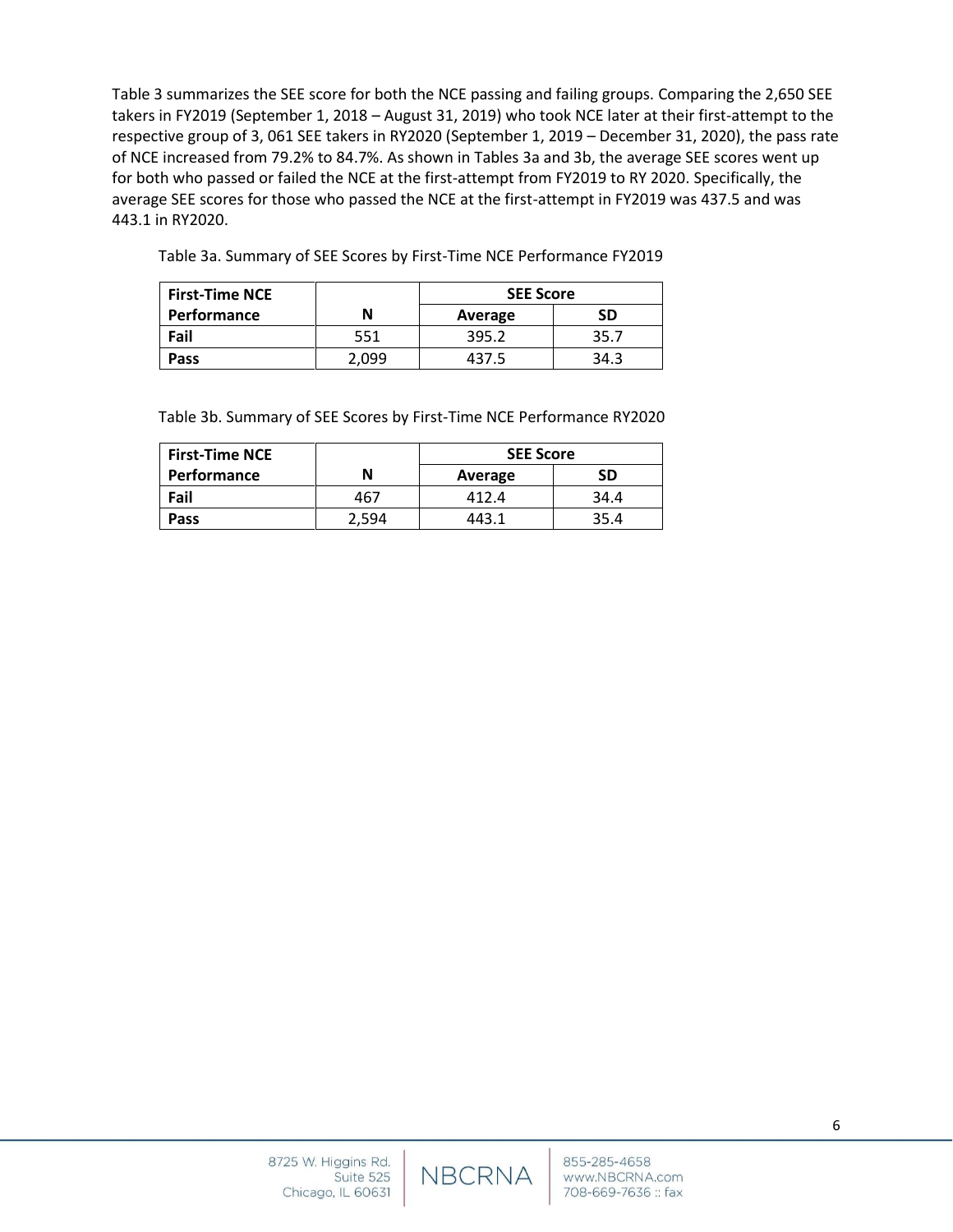### **Survey feedback**

In addition to the analysis of SEE scores, NBCRNA sought examinee perceptions of the SEE. After completion of the examination, a survey was administered; the survey questions are split into two sections and administered randomly to SEE takers were surveyed about their attitudes towards SEE. The following results represent the responses of 3,164 examinees in RY2020. For comparison, the responses of 2,167 and 2,074 SEE takers in FY2019 and FY2018, respectively, were also included for the same questions.

The survey prompts appear below, along with the candidate responses. These totals and responses are reflective of tests administered; some candidates may have tested more than once during RY 2020 and responses from each administration are counted. Overall, the results in all three years are consistently positive and supportive of the SEE Examination.

**1.** In my exam, the areas of the SEE content outline were fairly represented.

Combining the strongly agree and agree responses, 88.0% of candidates agreed. It should be noted that the 200 scored items on the SEE are a precise reflection of the content outline, while the 40 pretest items may not be.

| <b>Answer Choices</b>    | <b>RY2020</b>    |       | <b>FY2019</b>    |       | <b>FY2018</b>    |       |
|--------------------------|------------------|-------|------------------|-------|------------------|-------|
|                          | <b>Responses</b> | N     | <b>Responses</b> | N     | <b>Responses</b> | N     |
| <b>Strongly Agree</b>    | 25.7%            | 812   | 23.0%            | 499   | 22.8%            | 473   |
| Agree                    | 62.3%            | 1,972 | 64.0%            | 1,386 | 64.4%            | 1,336 |
| <b>Disagree</b>          | 10.2%            | 322   | 10.4%            | 226   | 10.9%            | 227   |
| <b>Strongly Disagree</b> | 1.4%             | 45    | 2.0%             | 44    | 1.3%             | 27    |
| <b>No Response</b>       | 0.4%             | 13    | 0.6%             | 12    | 0.5%             | 11    |
| <b>Total</b>             |                  | 3,164 |                  | 2,167 |                  | 2,074 |

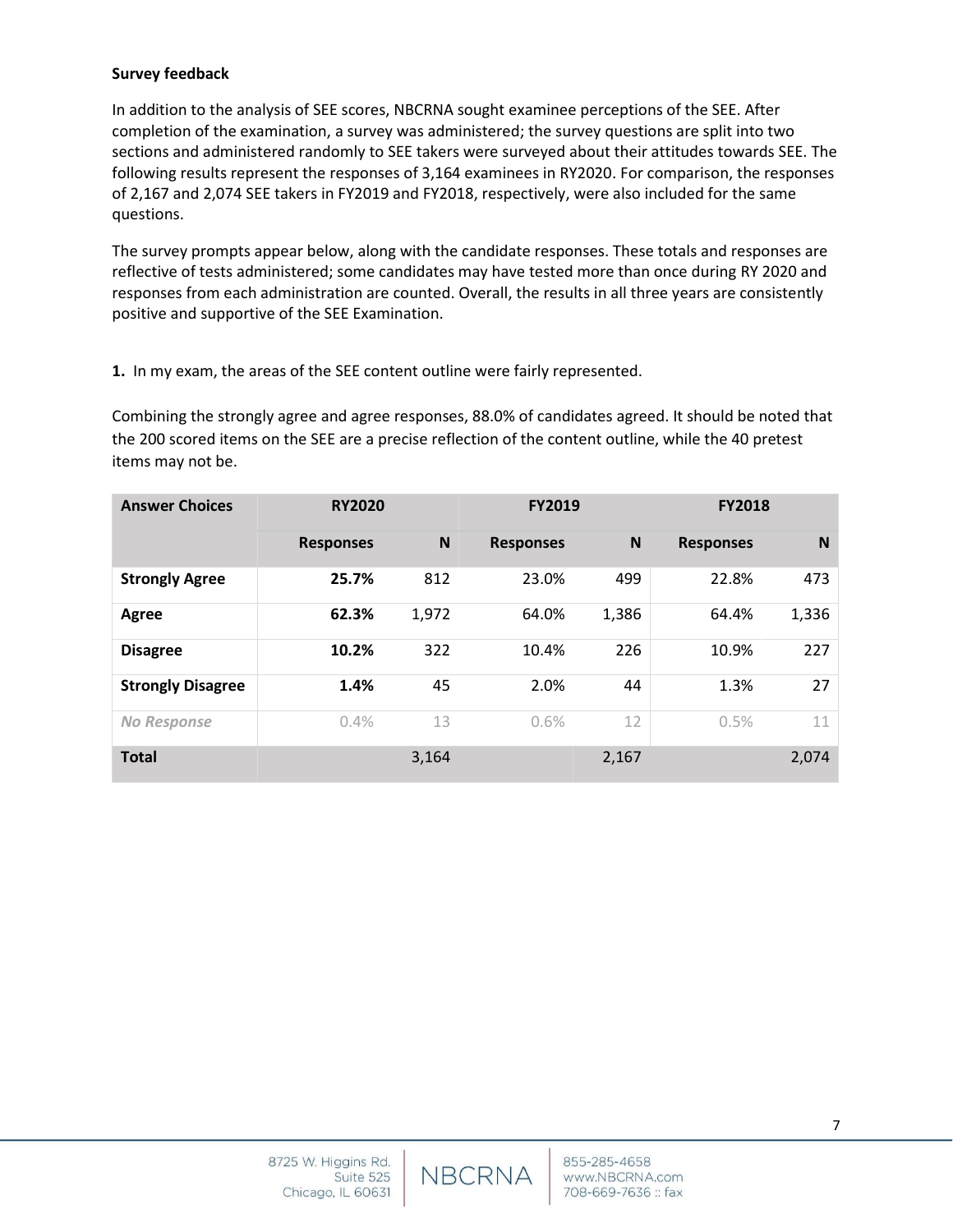**2.** The questions on my test today fairly reflected the subject matter knowledge that I have been taught in my educational program.

Overall agreement with this statement (strongly agree and agree) totaled 83.6%, slightly higher than previous years.

| <b>Answer Choices</b>    | <b>RY2020</b>    |       | <b>FY2019</b>    |          | <b>FY2018</b>    |       |
|--------------------------|------------------|-------|------------------|----------|------------------|-------|
|                          | <b>Responses</b> | N     | <b>Responses</b> | <b>N</b> | <b>Responses</b> | N     |
| <b>Strongly Agree</b>    | 22.3%            | 706   | 19.7%            | 426      | 18.4%            | 382   |
| Agree                    | 61.3%            | 1,941 | 62.2%            | 1,347    | 63.4%            | 1,314 |
| <b>Disagree</b>          | 13.4%            | 423   | 15.5%            | 336      | 15.6%            | 323   |
| <b>Strongly Disagree</b> | 2.5%             | 78    | 2.1%             | 46       | 2.1%             | 44    |
| No Response              | 0.5%             | 16    | 0.6%             | 12       | 0.5%             | 11    |
| <b>Total</b>             |                  | 3,164 |                  | 2,167    |                  | 2,074 |

#### **3.** The questions on my test today were clearly written.

Responses which agreed (strongly agree and agree) totaled 81.5%. This represents some small decline over the past two years (83.4% - 2019; 84.3% - 2018).

| <b>Answer Choices</b>    | <b>RY2020</b> |       | <b>FY2019</b> |       | <b>FY2018</b>    |       |
|--------------------------|---------------|-------|---------------|-------|------------------|-------|
|                          | Responses     | N     | Responses     | N     | <b>Responses</b> | N     |
| <b>Strongly Agree</b>    | 20.4%         | 647   | 18.2%         | 395   | 18.7%            | 388   |
| Agree                    | 61.1%         | 1,934 | 65.2%         | 1,413 | 65.6%            | 1,361 |
| <b>Disagree</b>          | 16.3%         | 515   | 14.9%         | 322   | 13.8%            | 287   |
| <b>Strongly Disagree</b> | 1.7%          | 55    | 1.2%          | 27    | 1.4%             | 30    |
| No Response              | 0.4%          | 13    | 0.5%          | 10    | 0.4%             | 8     |
| <b>Total</b>             |               | 3,164 |               | 2,167 |                  | 2,074 |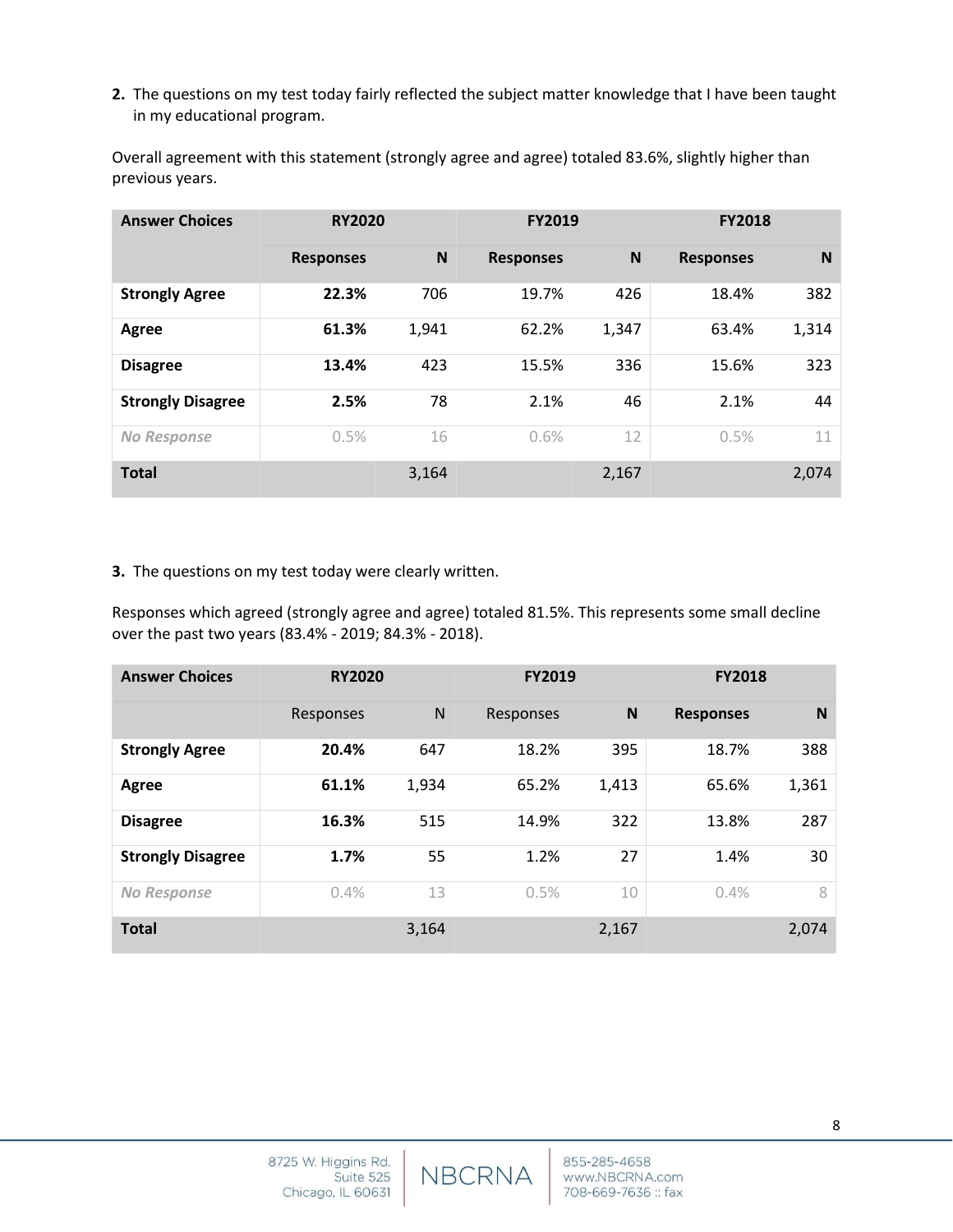**4.** It is helpful to have the SEE based on the content outline for the National Certification Examination (NCE).

Responses which agreed (strongly agree and agree) totaled 95.8% similar to what was reported in previous years.

| <b>Answer Choices</b>    | <b>FY2020</b>    |       | <b>FY2019</b>    |       | <b>FY2018</b>    |       |
|--------------------------|------------------|-------|------------------|-------|------------------|-------|
|                          | <b>Responses</b> | N     | <b>Responses</b> | N     | <b>Responses</b> | N     |
| <b>Strongly Agree</b>    | 49.4%            | 1,562 | 44.0%            | 953   | 46.2%            | 958   |
| Agree                    | 46.4%            | 1,467 | 51.5%            | 1,117 | 49.0%            | 1,017 |
| <b>Disagree</b>          | 2.9%             | 91    | 3.0%             | 65    | 3.2%             | 66    |
| <b>Strongly Disagree</b> | 0.9%             | 30    | 0.9%             | 19    | 1.3%             | 26    |
| <b>No Response</b>       | 0.4%             | 14    | 0.6%             | 13    | 0.3%             | 7     |
| <b>Total</b>             |                  | 3,164 |                  | 2,167 |                  | 2,074 |

**5.** Receiving SEE scores for the same domains that also appear on the NCE (e.g., Basic Sciences, Equipment, etc.) will help me identify relative strengths and weaknesses when I prepare for the NCE.

Overall agreement continues to be strong with 97.1% of candidates responding strongly agree or agree.

| <b>Answer Choices</b>    | <b>RY2020</b>    |       | <b>FY2019</b>    |              | <b>FY2018</b>    |       |
|--------------------------|------------------|-------|------------------|--------------|------------------|-------|
|                          | <b>Responses</b> | N     | <b>Responses</b> | $\mathsf{N}$ | <b>Responses</b> | N     |
| <b>Strongly Agree</b>    | 56.2%            | 1,779 | 51.9%            | 1,125        | 54.2%            | 1,125 |
| Agree                    | 40.9%            | 1,293 | 44.1%            | 956          | 41.5%            | 860   |
| <b>Disagree</b>          | 1.6%             | 52    | 3.0%             | 64           | 2.8%             | 59    |
| <b>Strongly Disagree</b> | 0.8%             | 24    | 0.6%             | 12           | 1.0%             | 20    |
| No Response              | 0.5%             | 16    | 0.5%             | 10           | 0.5%             | 10    |
| <b>Total</b>             |                  | 3,164 |                  | 2,167        |                  | 2,074 |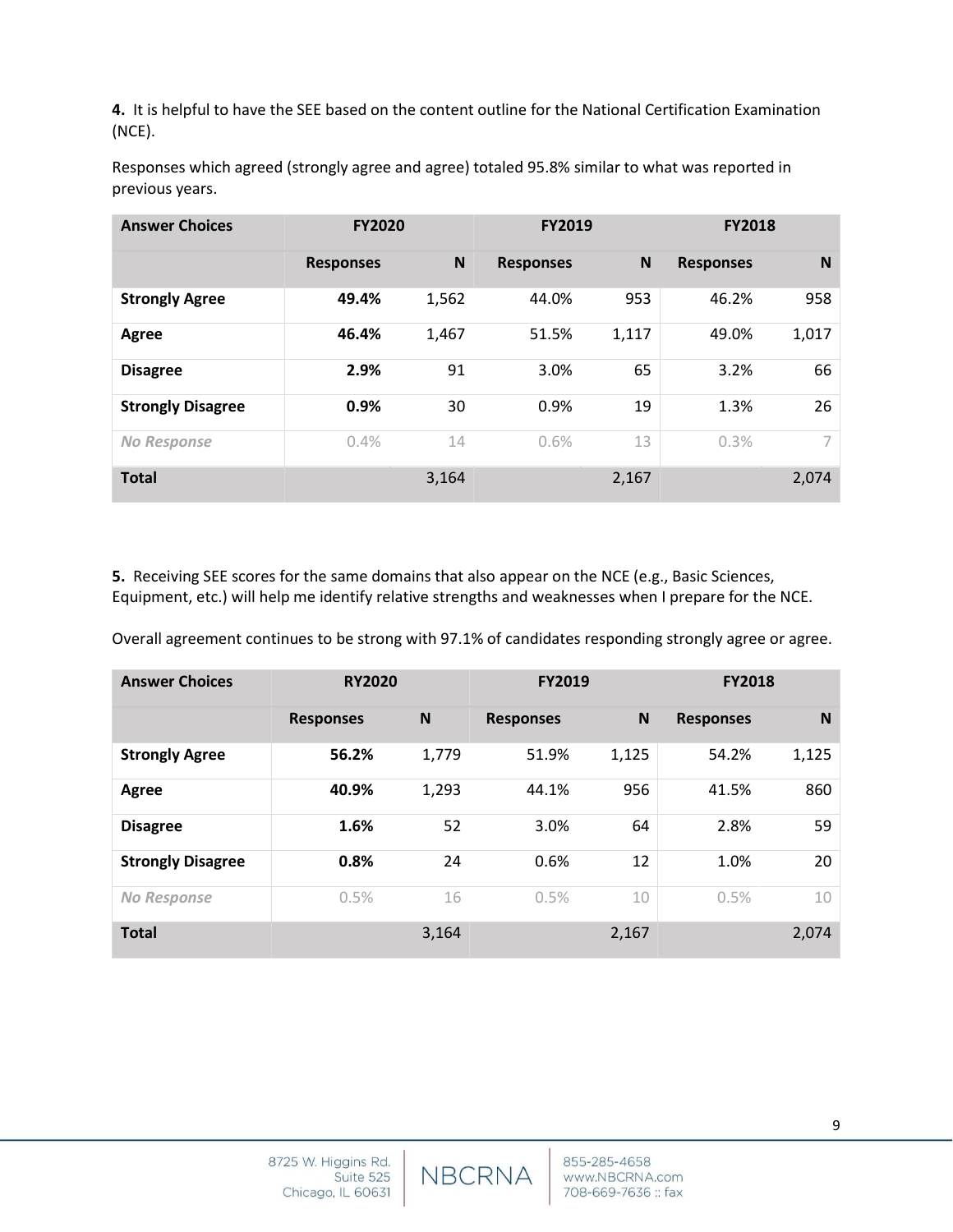**6.** Taking the SEE will help me to better prepare for the NCE.

| <b>Answer Choices</b>    | <b>RY2020</b>    |       | <b>FY2019</b>    |       | <b>FY2018</b>    |       |
|--------------------------|------------------|-------|------------------|-------|------------------|-------|
|                          | <b>Responses</b> | N     | <b>Responses</b> | N     | <b>Responses</b> | N     |
| <b>Strongly Agree</b>    | 51.5%            | 1,629 | 44.9%            | 973   | 47.5%            | 986   |
| Agree                    | 43.4%            | 1,372 | 48.4%            | 1,049 | 46.1%            | 956   |
| <b>Disagree</b>          | 3.5%             | 110   | 5.1%             | 111   | 4.4%             | 92    |
| <b>Strongly Disagree</b> | 1.2%             | 38    | 1.1%             | 23    | 1.3%             | 26    |
| <b>No Response</b>       | 0.5%             | 15    | 0.5%             | 11    | 0.7%             | 14    |
| <b>Total</b>             |                  | 3,164 |                  | 2,167 |                  | 2,074 |

Overall agreement continues to be strong with 94.9% of candidates responding strongly agree or agree.

**7.** Taking the SEE gives me a sense of what to expect when I take the NCE.

Overall agreement continues to be strong with 95.3% of candidates responding strongly agree or agree.

| <b>Answer Choices</b>    | <b>RY2020</b>    |       | <b>FY2019</b>    |       | <b>FY2018</b>    |       |
|--------------------------|------------------|-------|------------------|-------|------------------|-------|
|                          | <b>Responses</b> | N     | <b>Responses</b> | N     | <b>Responses</b> | N     |
| <b>Strongly Agree</b>    | 47.4%            | 1,499 | 40.0%            | 867   | 42.4%            | 880   |
| Agree                    | 47.9%            | 1,515 | 52.5%            | 1,137 | 51.0%            | 1,057 |
| <b>Disagree</b>          | 3.2%             | 101   | 5.9%             | 127   | 4.8%             | 100   |
| <b>Strongly Disagree</b> | 0.9%             | 30    | 1.0%             | 22    | 1.2%             | 24    |
| <b>No Response</b>       | 0.6%             | 19    | 0.6%             | 14    | 0.6%             | 13    |
| <b>Total</b>             |                  | 3,164 |                  | 2,167 |                  | 2,074 |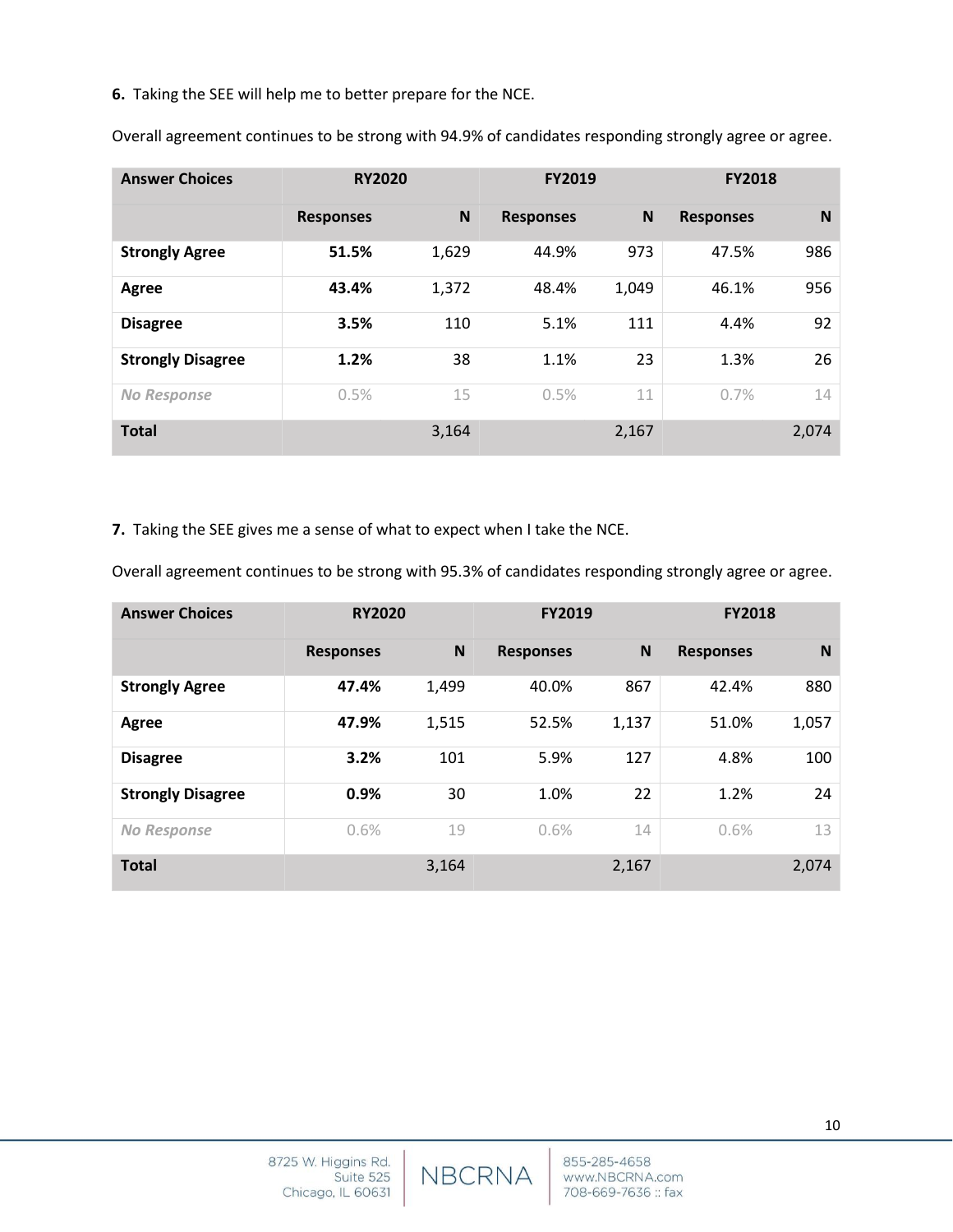**8.** I had adequate time to complete my examination today (i.e., I did not feel rushed).

Overall agreement continues to be high with 91.5% of candidates responding strongly agree or agree. These are slightly more positive results than seen previously (2019 – 89.1%; 2018 – 89.8%)

| <b>Answer Choices</b>    | <b>RY2020</b>    |       | <b>FY2019</b>    |       | <b>FY2018</b>    |       |
|--------------------------|------------------|-------|------------------|-------|------------------|-------|
|                          | <b>Responses</b> | N     | <b>Responses</b> | N     | <b>Responses</b> | N     |
| <b>Strongly Agree</b>    | 48.0%            | 1,519 | 42.7%            | 925   | 44.2%            | 917   |
| Agree                    | 43.5%            | 1,375 | 46.4%            | 1,005 | 45.6%            | 945   |
| <b>Disagree</b>          | 6.2%             | 196   | 7.9%             | 172   | 7.7%             | 159   |
| <b>Strongly Disagree</b> | 1.8%             | 57    | 2.3%             | 49    | 2.1%             | 43    |
| No Response              | 0.5%             | 17    | 0.7%             | 16    | 0.6%             | 13    |
| <b>Total</b>             |                  | 3,164 |                  | 2,167 |                  | 2,074 |